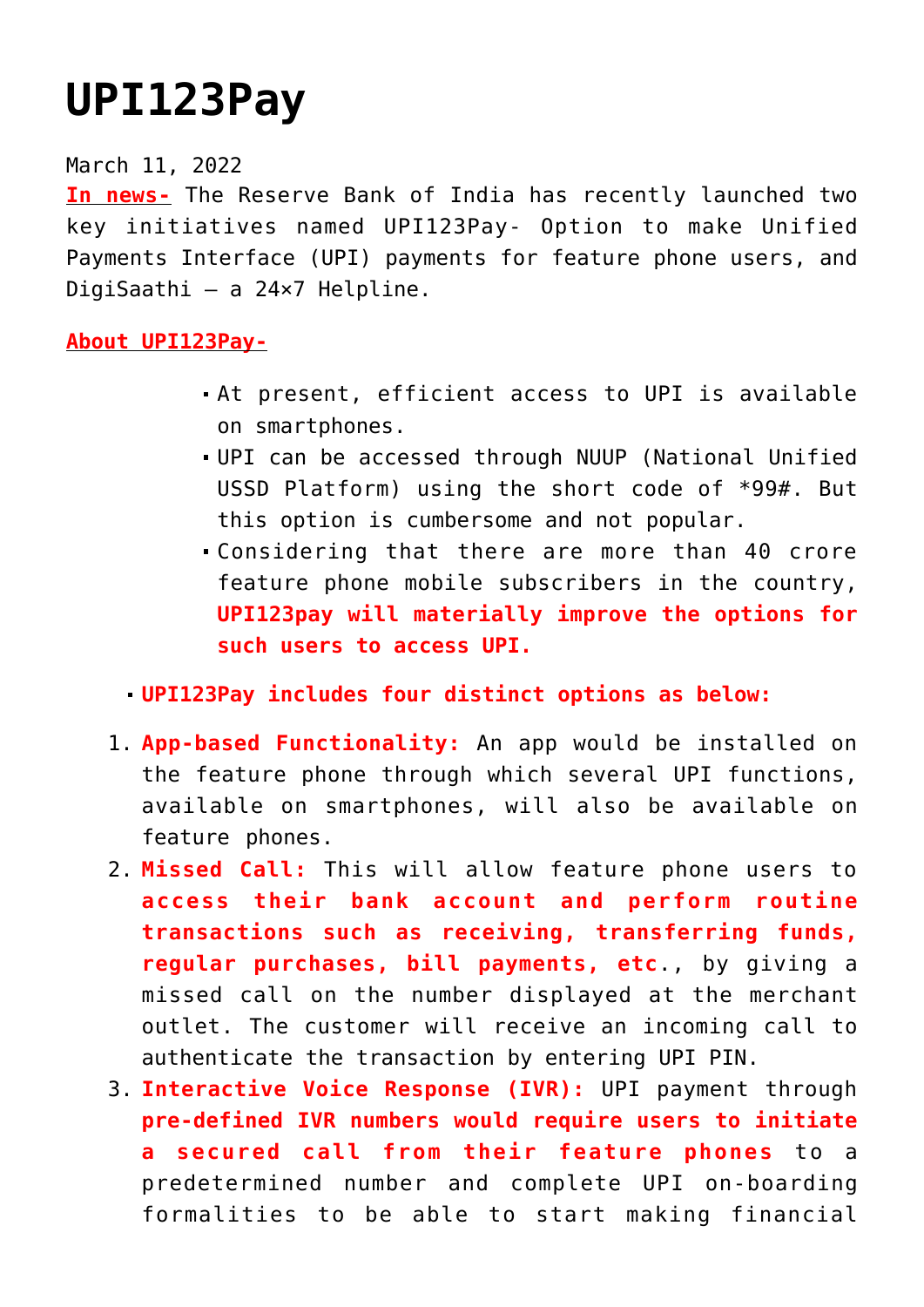transactions without internet connection.

- 4. **Proximity Sound-based Payments:** This uses sound waves to enable contactless, offline, and proximity data communication on any device.
	- Hence UPI for feature phones, i.e., UPI123Pay is a **three-step process** – call, choose and pay.
	- Before starting to make the payment, it is required that the user links his/her bank account with the feature phone.
	- Further, using his/her debit card, he/she will be required to set a UPI PIN.
	- Once the UPI PIN is set, the user can use his/her feature phone to transact just like a smartphone user.
	- The feature phone user will be required to call on the IVR number and select the phone depending on the service required such as money transfer, LPG gas refill, FasTag recharge, mobile recharge, balance check etc.
	- To transfer money, one will have to select the phone number of the person to whom money is to be transferred, enter the amount and UPI PIN.
	- To pay a merchant, he can use an app based payment method or missed call payment method.
	- He/she can also use voice based methods to make the digital payments.
	- **The availability of the service on feature phones without an internet connection could help it penetrate into rural areas of the country,** enhancing financial inclusion and digital adoption, while also driving payments' volumes on the platform.

**The 24×7 Helpline – 'DigiSaathi'-**

- It **provides a channel to obtain help on the entire gamut of digital payments.**
- **DigiSaathi will assist users with their queries on digital payments via website & chatbot facility and through toll-free calls** where users can dial or call out